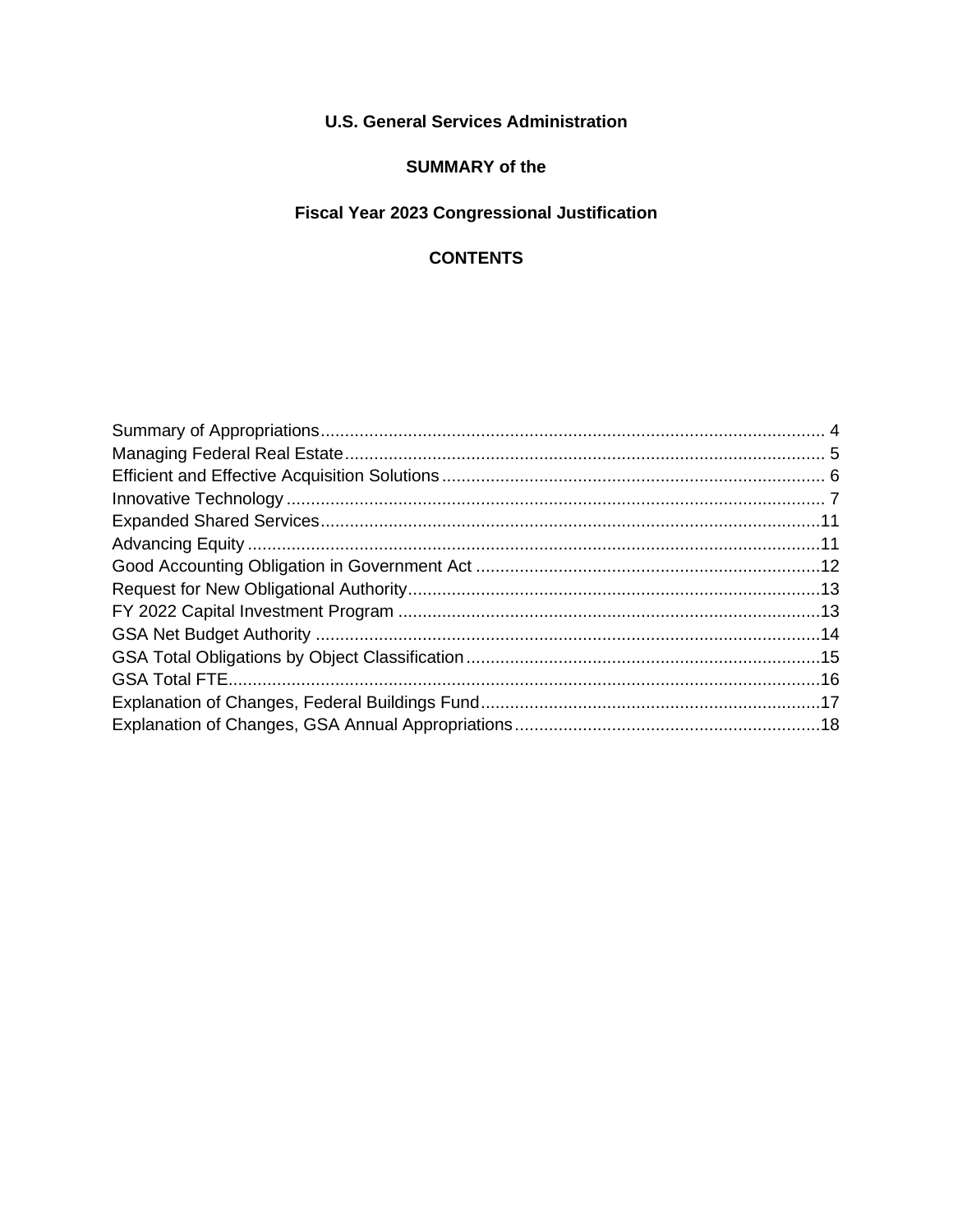In this moment of profound potential change, the U.S. General Services Administration (GSA) is uniquely positioned to help the Government improve how it supports its workforce, engages its stakeholders, serves its customers, and delivers for the public. With the funding from this budget request, GSA can partner with agencies to transform their workspaces for the future, making the Federal footprint more sustainable and cutting costs for taxpayers; create new avenues for disadvantaged and underserved communities to benefit from Federal investments and opportunities, improving outcomes for everyone; and modernize the Government's digital infrastructure, making it easier for the American people to simply and securely access the resources they need. This budget request optimizes GSA's performance in alignment with the Administration's highest priorities to address the country's most urgent issues: recovering from the pandemic, tackling the climate crisis, promoting economic opportunity, and advancing equity.

GSA maximizes the effectiveness of public investments with the Federal Acquisition Service supporting more than \$84 billion in contracts awarded Government-wide and the Public Buildings Service effectively managing over 8,300 federally owned and leased properties across the United States and its territories. GSA achieves cost savings and efficiencies through responsible management of Federal real estate, smarter acquisitions, transformative use of technology, and leading best practices across the Government. As GSA delivers on its mission, it strives to make it easier for industry to do business with the Government, while also promoting partnerships with small and innovative entrepreneurs and companies.

In response to input from GSA's partners in Federal agencies, local communities, and the commercial sector, there are four strategic goals that drive the budget request for fiscal year (FY) 2023 while supporting the current Administration's primary objectives.

#### **Strategic Goals**

#### *Savings – Save public money through better management of Federal real estate.*

GSA will deliver cost savings and value for taxpayers through smart asset management while also providing cutting-edge workplace solutions that help agencies fulfill their important missions.

#### *Efficiency – Establish GSA as the premier provider of efficient and effective acquisition solutions across the Federal Government.*

GSA will lead acquisition and procurement strategies that help agencies access inventive and effective commercial solutions, make it easier to do business with the Government, and use its buying power to drive cost savings.

#### *Innovation – Improve the way Federal agencies buy, build, and use technology.*

GSA will lead the charge to modernize the Government's approach to technology services. GSA will guide agencies through innovative and efficient technology deployment to meet their missions and fulfill the needs of Americans in a rapidly evolving and complex world.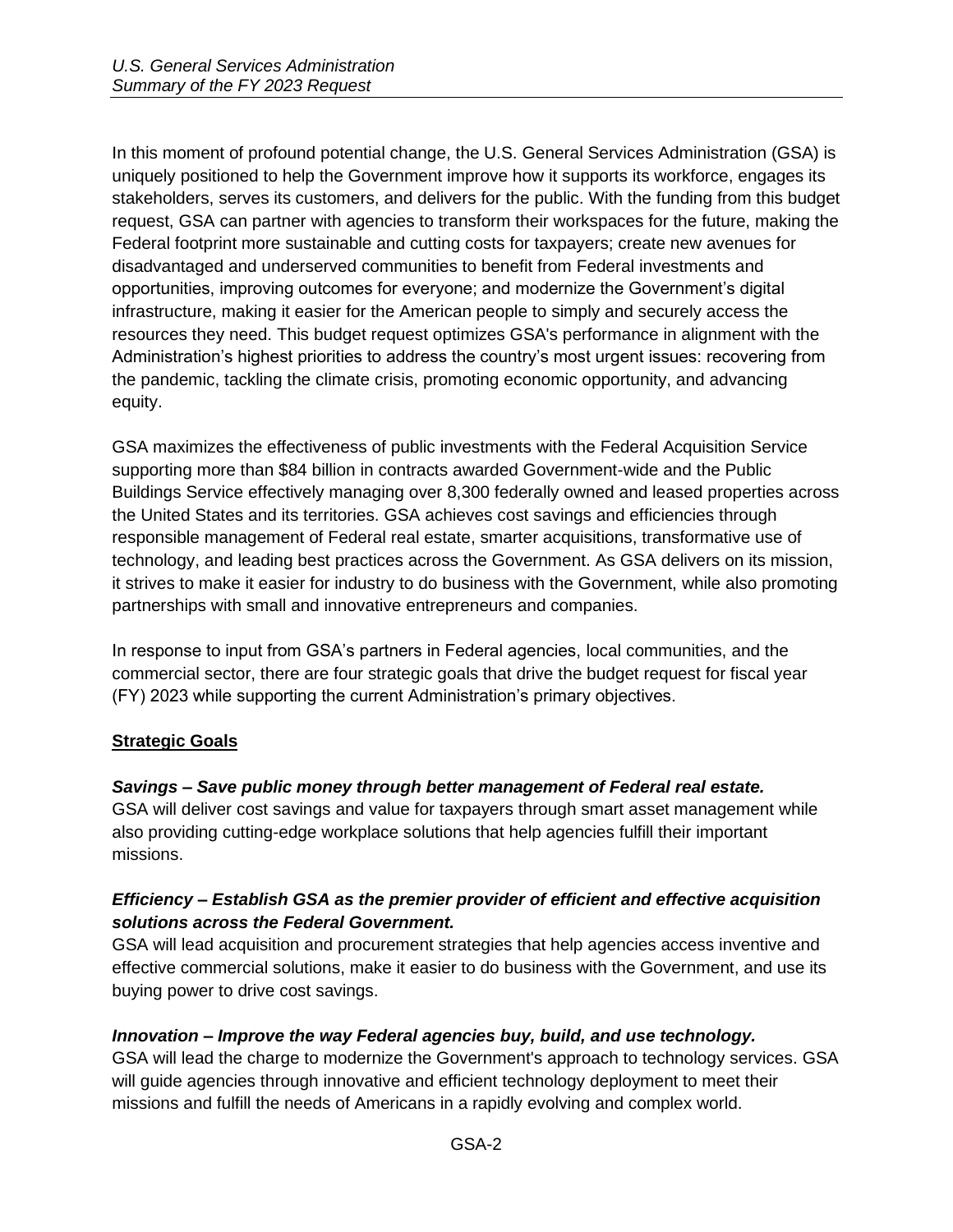### *Service – Design and deliver expanded shared services within GSA and across the Federal Government to improve performance and save taxpayer money.*

GSA will transform administrative services in the Government by leading the consolidation of common mission-support processes and services across the Government. Implementing this best practice will make these services better, faster, and more affordable while allowing Government agencies to dedicate more resources to their missions.

GSA's unwavering commitment to a culture of high performance and customer focus is reinforced by the agency's values of service, accountability, and innovation that are the key to helping Federal partners deliver on their mission. When GSA does its job well, the American people win.

The FY 2023 budget requests \$1.34 billion in discretionary budget authority for GSA programs. This request includes new investments in GSA's annual direct appropriations to modernize and secure IT systems across the Government, electrify the Federal fleet, streamline the Federal rule-making process, enhance citizen facing products and services that make it easier for the Government to provide them digitally, and make Federal buildings more energy efficient and resilient.

The Federal Acquisition Service (FAS) continues to support efficient and effective acquisition solutions across the Federal Government. In FY 2023, FAS will improve the Federal Marketplace buying experience by consolidating FAS's acquisition vehicles, enhance equity by reducing barriers to small businesses in Federal procurement, and address climate change by investing in zero emission vehicles as well as continuing to incorporate sustainability and climate risk management into the acquisition process.

The Public Buildings Service (PBS) is requesting \$10.9 billion in New Obligational Authority (NOA), which includes \$378 million in net positive budget authority, in addition to a full reinvestment of the estimated FY 2023 revenue and collections expected to be deposited into the Federal Buildings Fund (FBF). At the requested level, PBS will begin to reduce the significant deferred maintenance liabilities, release over one hundred thousand rentable square feet of leased space, and save millions in annual future lease payments. It will also support the Agency's goal to transition to 100% renewable energy in GSA's federally-owned buildings - on the path to 100% carbon pollution free-electricity Government-wide - and allow PBS to guide the Federal Government's post-COVID pandemic efforts and reduce the size of the Federal inventory.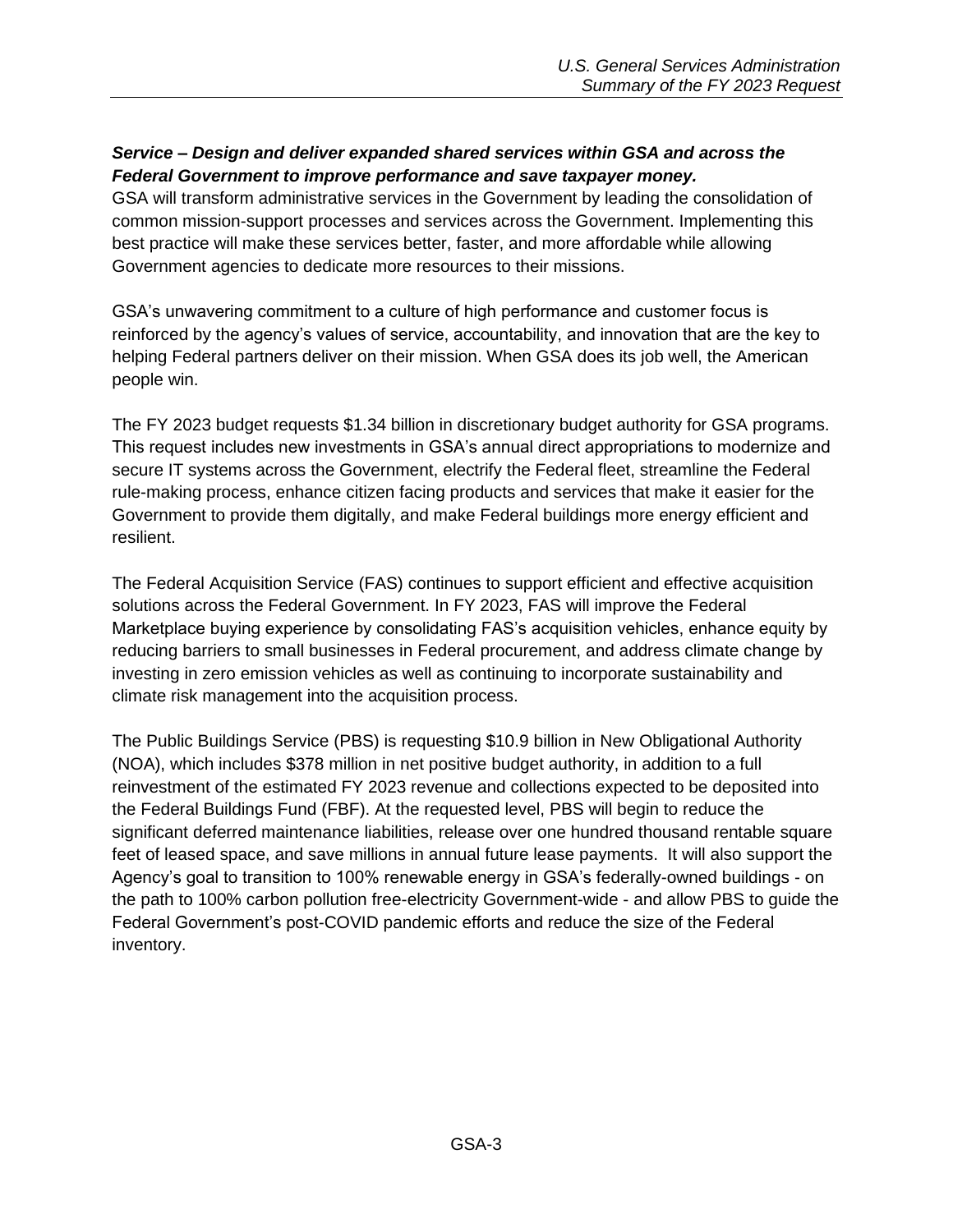## <span id="page-3-0"></span>**Summary of Appropriations**

(Dollars in Thousands)

|                                                                 |          | <b>FY 2021</b>   | <b>FY 2022</b>          | <b>FY 2023</b>  |
|-----------------------------------------------------------------|----------|------------------|-------------------------|-----------------|
|                                                                 |          | <b>Actual</b>    | <b>Annualized C.R.</b>  | <b>Request</b>  |
| Federal Buildings Fund (FBF), New Obligational Authority        |          |                  |                         |                 |
| <b>Construction and Acquisition</b>                             | \$       | 221,650          | \$<br>230,000           | \$<br>408,023   |
| <b>Repairs and Alterations</b>                                  | \$       | 619,490          | \$<br>576,581           | \$<br>1,751,870 |
| <b>Installment Acquisition Payments</b>                         | \$       |                  | \$<br>۰                 | \$<br>69,024    |
| Rental of Space                                                 | \$       | 5,771,117        | \$<br>5,725,464         | \$<br>5,645,680 |
| <b>Building Operations</b>                                      | S        | 2,560,053        | \$<br>2,533,444         | \$2,992,381     |
| Sub-Total, New Obligational Authority                           | s        | 9,172,310 \$     | 9,065,489               | \$10,866,978    |
| <b>Annual Appropriations, Budget Authority</b>                  |          |                  |                         |                 |
| Government-wide Policy                                          | \$       | 64,000           | \$<br>64,000            | \$<br>70,354    |
| <b>Operating Expenses</b>                                       | \$       | 49,440           | \$<br>49,440            | \$<br>54,478    |
| <b>Former Presidents</b>                                        | \$       | 4,400            | \$<br>5,000             | \$<br>5,200     |
| Civilian Board of Contract Appeals                              | \$<br>\$ | 9,301            | \$<br>9,301             | \$<br>10,352    |
| <b>Federal Citizen Services Fund</b>                            |          | 55,000           | \$<br>55,000            | \$<br>115,784   |
| Office of the Inspector General                                 | \$       | 67,000           | \$<br>67,000            | \$<br>74,583    |
| Asset Proceeds and Space Management Fund                        | \$       | 16,000           | \$<br>16,000            | \$<br>16,000    |
| <b>Technology Modernization Fund</b>                            | \$       | 25,000           | \$<br>25,000            | \$<br>300,000   |
| <b>Working Capital Fund</b>                                     | \$       |                  | \$                      | \$<br>10,900    |
| <b>Electric Vehicles Fund</b>                                   |          |                  | \$                      | \$<br>300,000   |
| <b>Sub-Total, Annual Appropriations</b>                         | \$       | 290,141          | \$<br>290,741           | \$<br>957,651   |
| <b>Additional Annual Appropriations, Budget Authority</b>       |          |                  |                         |                 |
| Federal Buildings Fund - Infrastructure Investment and Jobs Act | \$       |                  | \$<br>3,418,008         | \$              |
| Technology Modernization Fund - American Rescue Plan            | \$       | 1,000,000        | \$                      | \$              |
| Federal Cititzen Services Fund - American Rescue Plan           | \$       | 150,000          | \$                      | \$              |
| <b>Presidential Transition</b>                                  | \$       | 9,900            | \$                      |                 |
| <b>Federal Capital Revolving Fund</b>                           | \$       |                  | \$                      | \$<br>5,000,000 |
| Sub-Total, Authorization Required                               | \$       | 1,159,900        | \$<br>3,418,008         | \$<br>5,000,000 |
| <b>Total Gross Budget Authority</b>                             |          | $$10,622,351$ \$ | 12,774,238 \$16,824,629 |                 |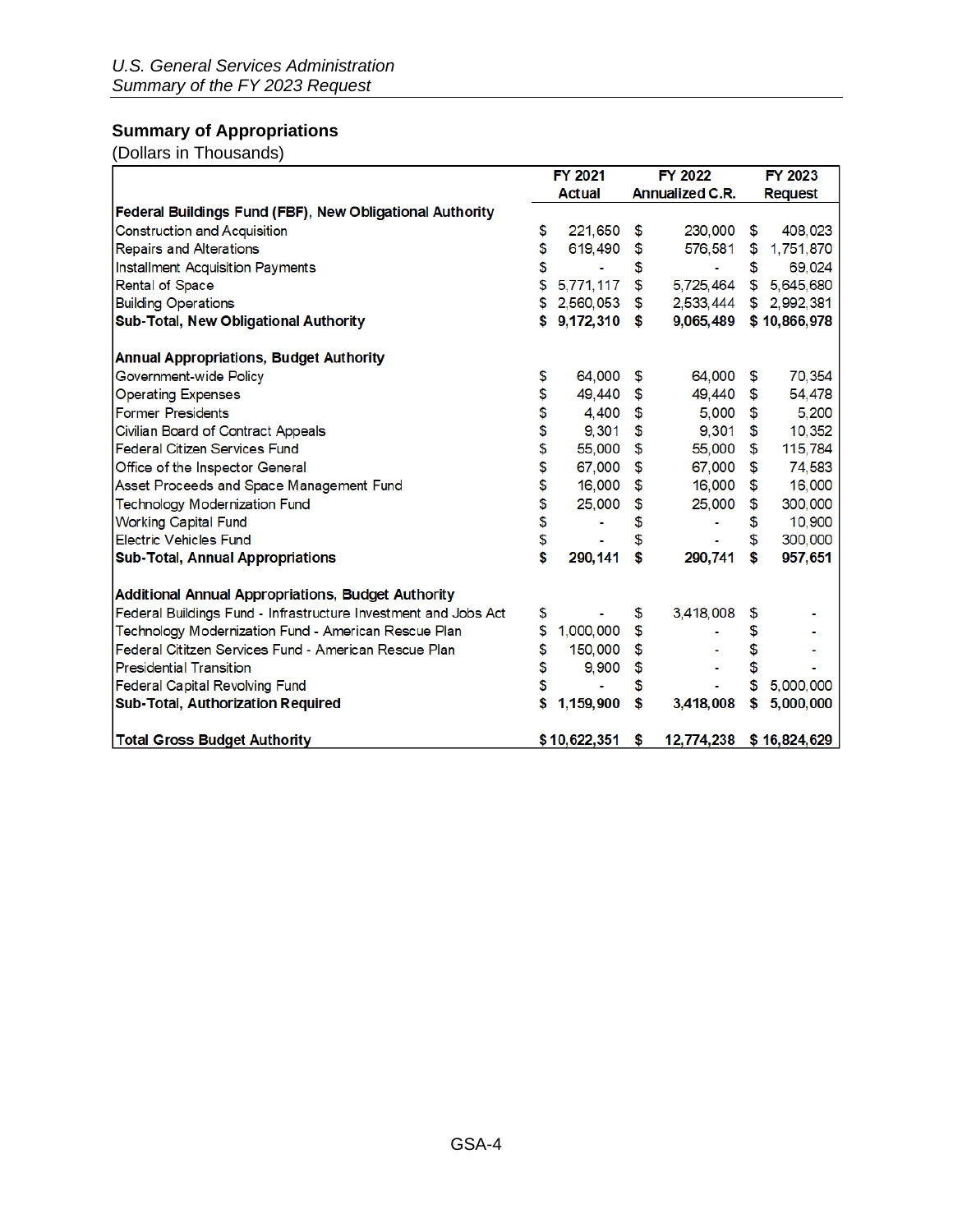### <span id="page-4-0"></span>**Managing Federal Real Estate**

PBS's FY 2023 budget request highlights specific capital investments that achieve immediate value by improving the safety and utilization of Federal buildings and long-term savings generated by reducing the Government's dependence on leasing privately-owned space. The FY 2023 budget request recognizes that at the beginning of FY 2022 GSA had an \$8.8 billion unavailable fund balance, which grew by \$1.2 billion in FY 2021. This fund balance has grown as a result of GSA not receiving appropriations of \$10.3 billion of FBF revenues and collections that could have been appropriated from the FBF as NOA over the past 11 years. This represents a trend in which GSA is collecting commercially equivalent rent from its occupant agencies but is precluded from reinvesting in the aging Federal facilities occupied by those rentpaying agencies.

Support of PBS's full FY 2023 budget request, including the \$2.2 billion requested for capital program investments, will enable GSA to help address this concern. The FBF request includes \$378 million above the estimated expected revenues PBS projects to collect in FY 2023. This will allow the agency to invest in GSA's federally owned properties and reduce GSA's reliance on leased facilities to deliver the best possible value in real estate management for our partners across Government. GSA will use this funding to begin to reduce its significant deferred maintenance liabilities, which will allow the agency to release over one hundred thousand rentable square feet of leased space and save millions in annual future lease payments.

GSA's FY 2023 Budget request continues to seek investment in the Federal Capital Revolving Fund, to be established within GSA in FY 2023, and is intended to support the execution of the largest civilian real property projects.

As the Government's civilian real estate provider, GSA will play a key role in the transformation of agency space requirements, and the facilitation of the Federal Government's transition to what is likely to be a smaller, less costly real estate footprint as a result of the way the COVID-19 pandemic transformed the way agencies work. As agencies are evaluating their long-term space needs, GSA has an opportunity to partner with its Federal Government occupant agencies in the strategic planning of their future space needs. Between FY 2023 and FY 2027, approximately 45%, or 82.9 million rentable square feet, of leased space will be expiring across the country. Much of this space is prime for potential consolidation into more agile work spaces that will reduce the Government's reliance on more costly leased space.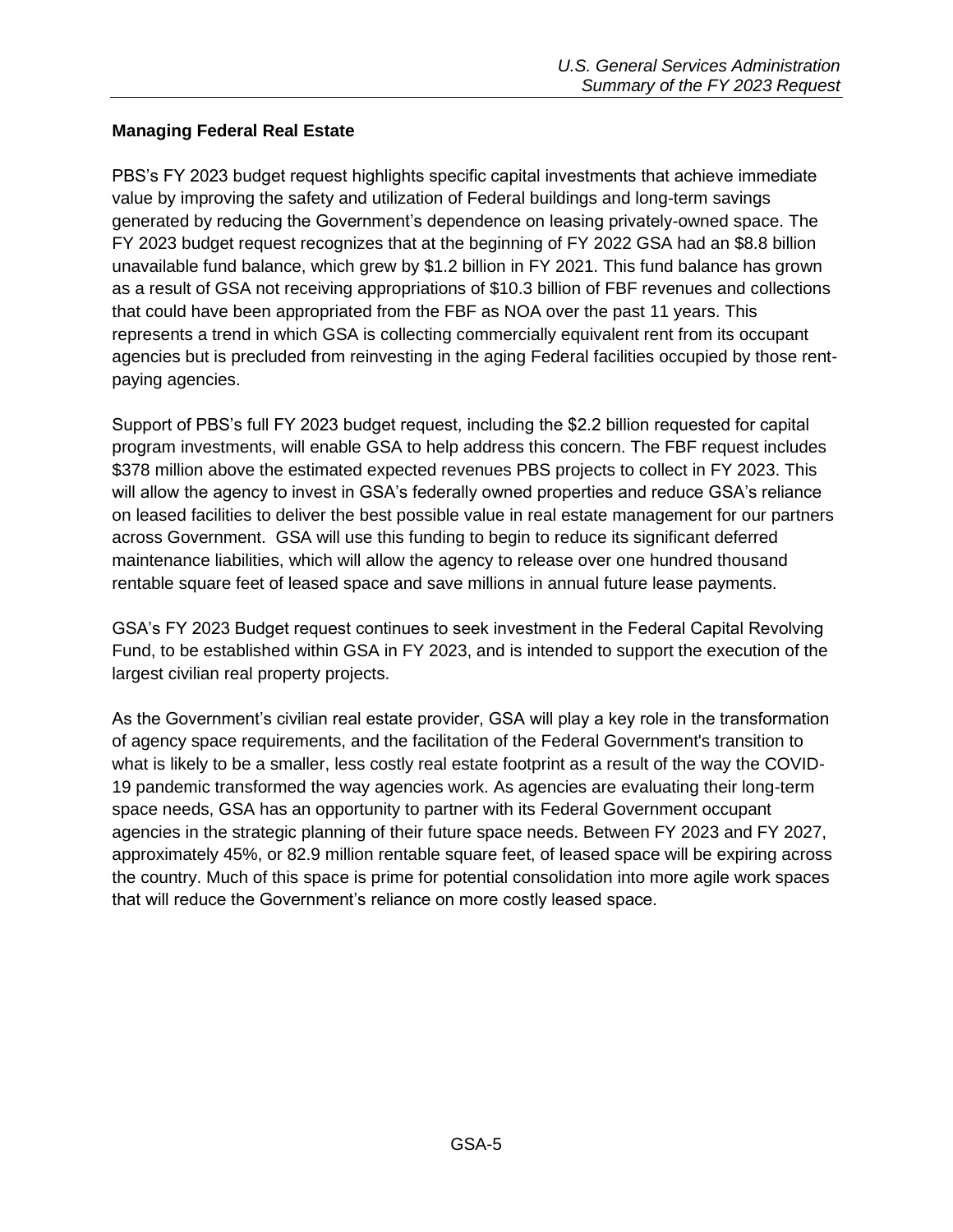There are significant opportunities across the PBS portfolio where capital investment can be used to achieve long-term savings by ensuring that its federally owned buildings are able to sustain greater utilization rates by Government employees. Investment in major building improvements, new construction, and consolidation projects will accelerate the reduction of space by increasing space utilization and consolidation opportunities. The primary driver of savings in the PBS portfolio is reducing the amount of space that the Government occupies in leased facilities. In order to improve utilization of and consolidation from leases, it is imperative that GSA has access to capital funds to reinvest in federally-owned properties that will make this transition successful.

### <span id="page-5-0"></span>**Efficient and Effective Acquisition Solutions**

GSA is committed to delivering service, innovation, and value through efficient operations, market expertise, and proactive partnerships with customer agencies and private sector vendors. Generating economies of scale is the cornerstone of GSA's acquisition solutions, enabling us to negotiate better prices. Every day, GSA helps its customers make smart purchasing decisions to acquire the goods and services they need.

GSA is dedicated to improving the contract vehicles, services, and products provided to Federal agencies, military, State, and local entities. GSA makes access to the Government market easier, faster, and less costly to providers by designing and delivering solutions that meet customers' current needs and anticipate their future requirements.

GSA will continue to improve the Federal Marketplace to optimize the buying and selling experience by enhancing FAS's acquisition vehicles, focusing on human-centered processes and systems to improve customer experience, and emphasizing workforce readiness. In FY 2023, FAS will focus on improving the Multiple Award Schedule (MAS) supplier onboarding process to streamline GSA's industry partner's experiences with the MAS program. FAS will be improving the digital experience of customers & suppliers by integrating all of FAS' online tools into one seamless digital experience that will support every phase of the acquisition journey. Additionally, FAS will continue to build out the Services Marketplace in FY 2023, a collective of contract offerings and initiatives that supports over 80% of common Federal procurement spending.

GSA will also work to modernize technology to enable more efficient and effective missiondriven acquisition across the Government. This will make interactions easier for Federal agency customers, improving suppliers' experience of doing business with the Government, and giving FAS employees the right tools to support service delivery and perform high-value activities. FAS will continue to develop an enterprise contract writing system and enhance GSA's existing catalog management capabilities, which will enable increased efficiency as well as improve the experience for customers and industry partners navigating the Federal procurement process.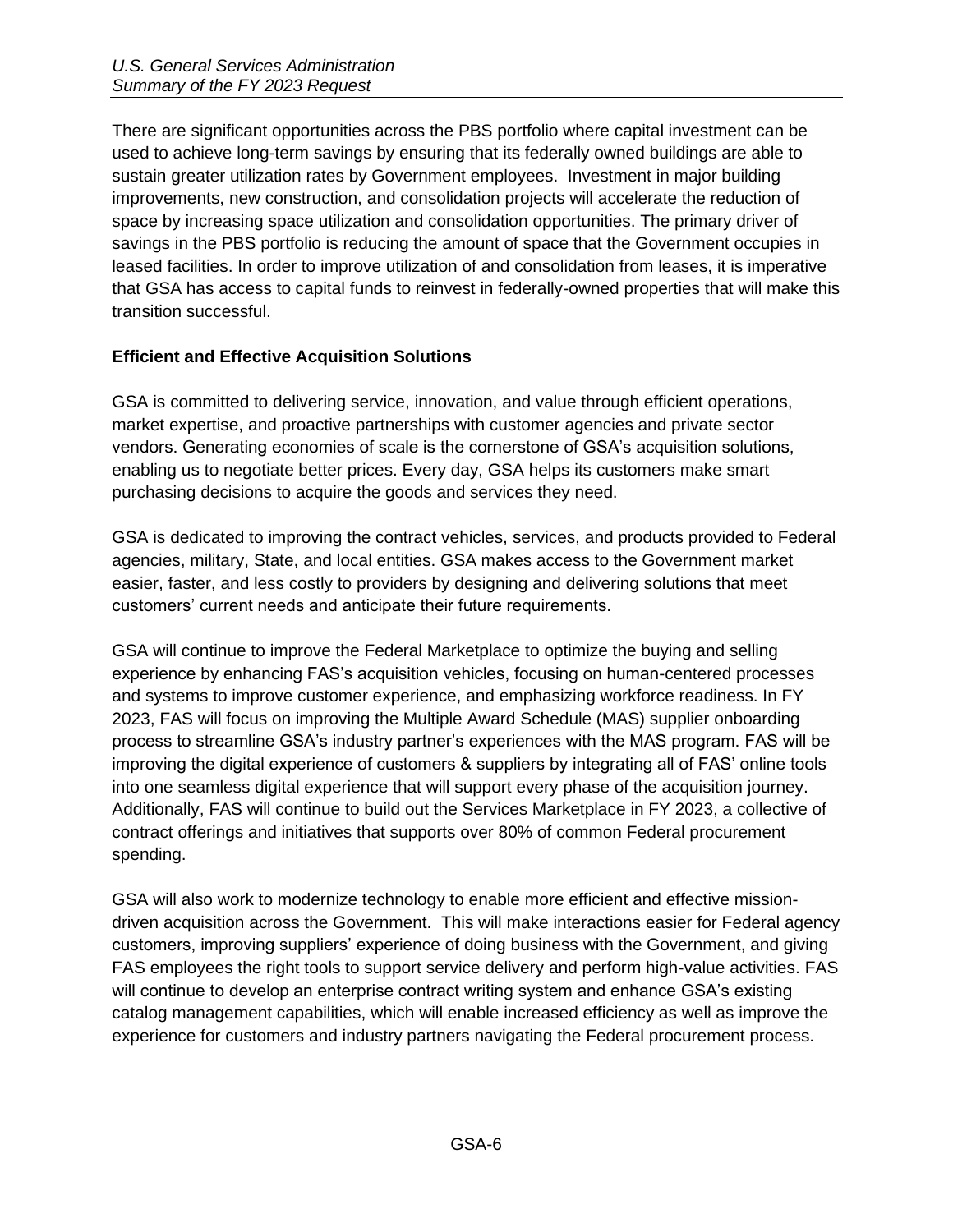Lastly, GSA is playing a major role implementing many Administration policies because of the reach and impact of its acquisition and technology solutions. FAS ensures statutory and regulatory compliance in all of FAS solutions and it is driving important policies such as improving digital and supply chain security, environmental sustainability, and equity between its stakeholders. FAS is working to leverage acquisition to help the Government identify, deter, and respond to cyber threats. As a consequence, FAS is working to prevent and mitigate risk to the supply chain by establishing processes, leveraging technology, and educating the workforce to mitigate this risk. FAS is working to develop equitable post award support strategies to help increase supplier diversity, simplify proposal submission requirements, and improve the overall customer experience.

### <span id="page-6-0"></span>**Innovative Technology**

Technology is critical to how agencies accomplish their missions and serve the public. It is at the core of running mission-support operations, safeguarding critical information, and analyzing program data for agency decision making. Agencies are tasked with achieving an array of critical goals involving enhanced IT security, greater use of cloud-based services, and the overall consolidation and modernization of IT networks. GSA is well-positioned to help agencies meet these goals.

GSA offers the full spectrum of technology assistance, including experts who assess system design, apply user-centered research and design techniques, and ensure alignment with agency needs.

GSA drives more efficient and innovative Government procurement of technology services. GSA improves technology procurements at customer agencies through acquisition consulting and assistance by identifying and incorporating best practices in technology acquisition, offering hands-on assistance to agencies during the acquisition process, and sharing the skills and knowledge developed within GSA across the Federal workforce.

The Technology Modernization Fund (TMF) will continue to drive digital transformation by providing up-front funding for IT projects to move agencies from antiquated legacy systems to more secure modern platforms - and to ensure effective oversight and successful delivery of high-priority investments. GSA's FY 2023 request of \$300 million will help strengthen Federal cybersecurity, retire outdated and obsolete legacy technology systems, and improve mission delivery through accessible and effective services. Through the use of this innovative funding tool, agencies will move to more secure and effective IT systems and infrastructure, such as cloud-enabled technologies and shared services, reducing technical debt and improving mission delivery. Prior to 2021, the Board reviewed more than 50 project proposals requesting over \$550 million; this resulted in 11 approved projects representing \$89 million in active investments. Since the American Rescue Plan (ARP) was enacted, the Board has received over 120 proposals from Federal agencies requesting more than \$2.5 billion in funding. The TMF has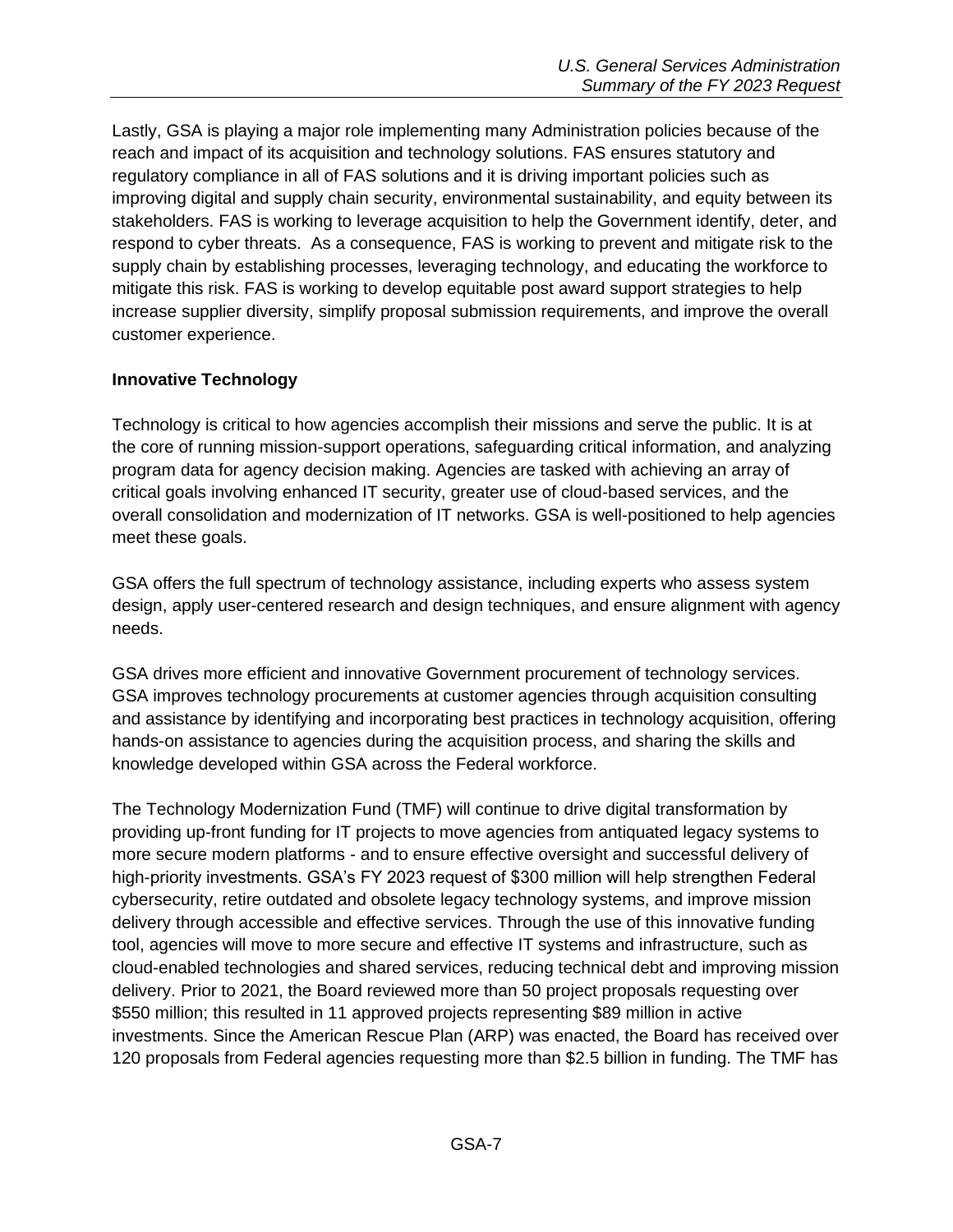supported nine new modernization projects totalling over \$320 million<sup>1</sup> since receiving the ARP appropriation. With existing proposals in the pipeline and new proposals received on a rolling basis, the TMF plans to allocate the majority of remaining ARP funds and announce additional investment rounds in FY 2022.

The Information Technology Category (ITC) within the Federal Acquisition Service is improving the customer agency buying experience by providing access to quality IT and telecommunications services through multiple acquisition vehicles. These vehicles provide access to small businesses and high quality, innovative suppliers. These contracts will shape and lead future IT category management efforts and facilitate Government-wide IT modernization. ITC's contracts enable faster acquisition, compliance with Federal acquisition regulations, and competitive pricing.

The Telecommunications subcategory within the ITC is focused on the successful transition of Government agencies to the Enterprise Infrastructure Solutions (EIS) contract. The EIS contract is expected to rapidly improve cybersecurity capabilities, introduce Software Defined Networking in Federal agency networks and serve as a vehicle to help agencies achieve Federal IT modernization goals in the telecommunications and enterprise network space. Transitioning to EIS affects more than \$2 billion in Federal telecommunications spending annually and impacts 228 Federal agencies and other Government entities. Many agencies currently rely on the expiring Networx and Local Service Agreement contracts for mission-critical services such as telecommunications, network connectivity, and cybersecurity solutions. These services must be successfully transitioned before the contracts expire to avoid mission-impacting gaps in service.

The FAS Assisted Acquisition Services (AAS) portfolio offers customized acquisition, project management and financial management services for large and complex projects at the best value to the Government. AAS' highly trained contracting, project, and financial management professionals provide direct assistance to partner agencies on the Government's complex IT and cybersecurity challenges.

GSA offers platforms and services that assist agencies in using modern IT tools and practices, including moving to the cloud, authentication and authorization services, system modernizations, and tools to communicate with the public.

As part of the Federal Citizen Services Fund (FCSF), the Technology Transformation Service's (TTS) Secure Cloud Portfolio's FedRAMP program provides a standardized approach to security assessment, authorization, and continuous monitoring for cloud products and services. The program has experienced double-digit growth in new products achieving FedRAMP authorization year after year due to increased agency and cloud service provider participation; there was a 27 percent increase in FY 2021 alone. Over 245 unique cloud offerings have gone through the FedRAMP process and have been re-used approximately 3,500 times across the

 $1$  Figure does not include classified proposals. If you have questions about a classified project, please contact tmf@gsa.gov.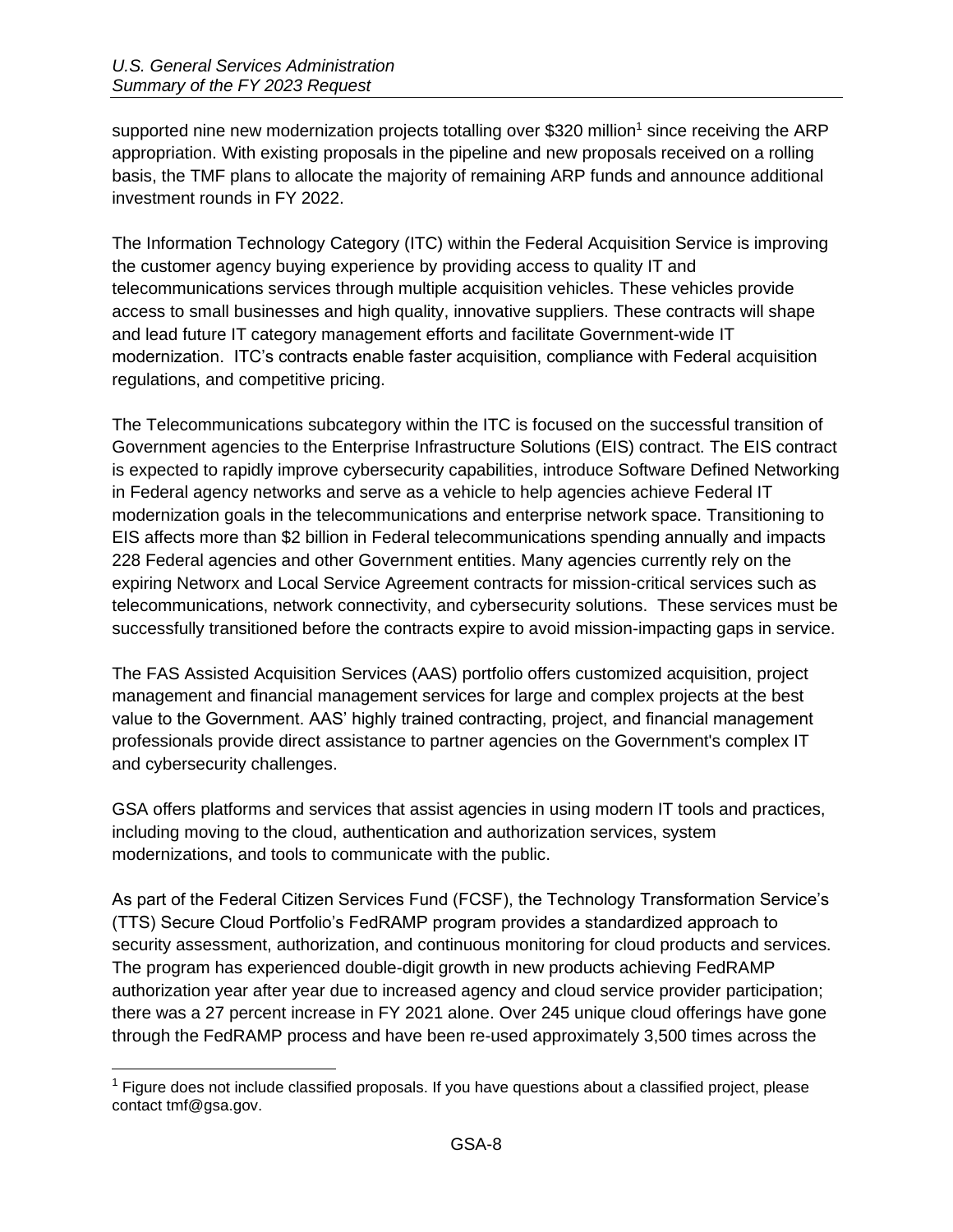Federal Government. Through the lifetime of the program, it is estimated that the program has helped the Government avoid over \$700 million in one-off Agency assessment and authorization costs.

GSA's FY 2023 request for the FCSF will also provide the resources necessary to unveil and maintain USAGov Reimagined -- a Government-wide platform that includes service completion, interactive tools, revamped content structure, and other user-centered enhancements across the digital portfolio and contact center. Providing trustworthy and intuitive Government information is more important today than ever, making it critical that GSA modernize USAGov. The COVID-19 pandemic illuminated the need for such information when USAGov experienced a 54 percent increase in call-center volume, a 65 percent increase in web traffic, and a 112 percent surge in email inquiries -- resulting in over 130 million interactions with the public. USAGov will play a key role in the Administration's efforts to improve the delivery, efficiency, security, and effectiveness of Government programs, with a commitment to advance equity and enhance the lives of those who have been historically underserved by the Government.

Additionally, the FCSF request also includes funding in its FY 2023 request to modernize Vote.gov. This modernization will support the *Executive Order on Promoting Access to Voting* and ensure that Vote.gov is in compliance with accessibility standards, language translation services, and integrations with the 21st Century Integrated Digital Experience Act. This modernization will allow GSA to deliver a fully accessible platform that serves voters of all backgrounds and capabilities; a multilingual experience that will advance equity of underserved or disadvantaged communities; and a commitment to continuous improvement for the optimal customer experience on Vote.gov.

The Office of Technology Policy (formerly the Office of Information Integrity and Access) within the Office of Government-wide Policy supports and enables agency implementation of Government-wide IT policies and programs. This office helps IT decision-makers address complex Federal IT challenges such as the impact of new and emerging technology (*e.g.*, artificial intelligence, internet of things, quantum computing, etc.) on the Government, Identity, Credential, and Access management, Section 508 compliance, and IT infrastructure modernization.

Within the Acquisition Services Fund, TTS enables the transformation of the way Government agencies build, buy, and share technology. In addition, TTS uses modern methodologies and technologies to assist Federal agencies in improving the public's experience with the Government. TTS helps agencies make their services more accessible, efficient, and effective by building and providing technology applications, platforms, processes, personnel, and software solutions to Federal agencies. TTS emphasizes transparency and user-centered design. In FY 2022 and FY 2023, TTS will continue to partner with agencies, industry, and the digital technology community to build the foundation for the Government's digital transformation.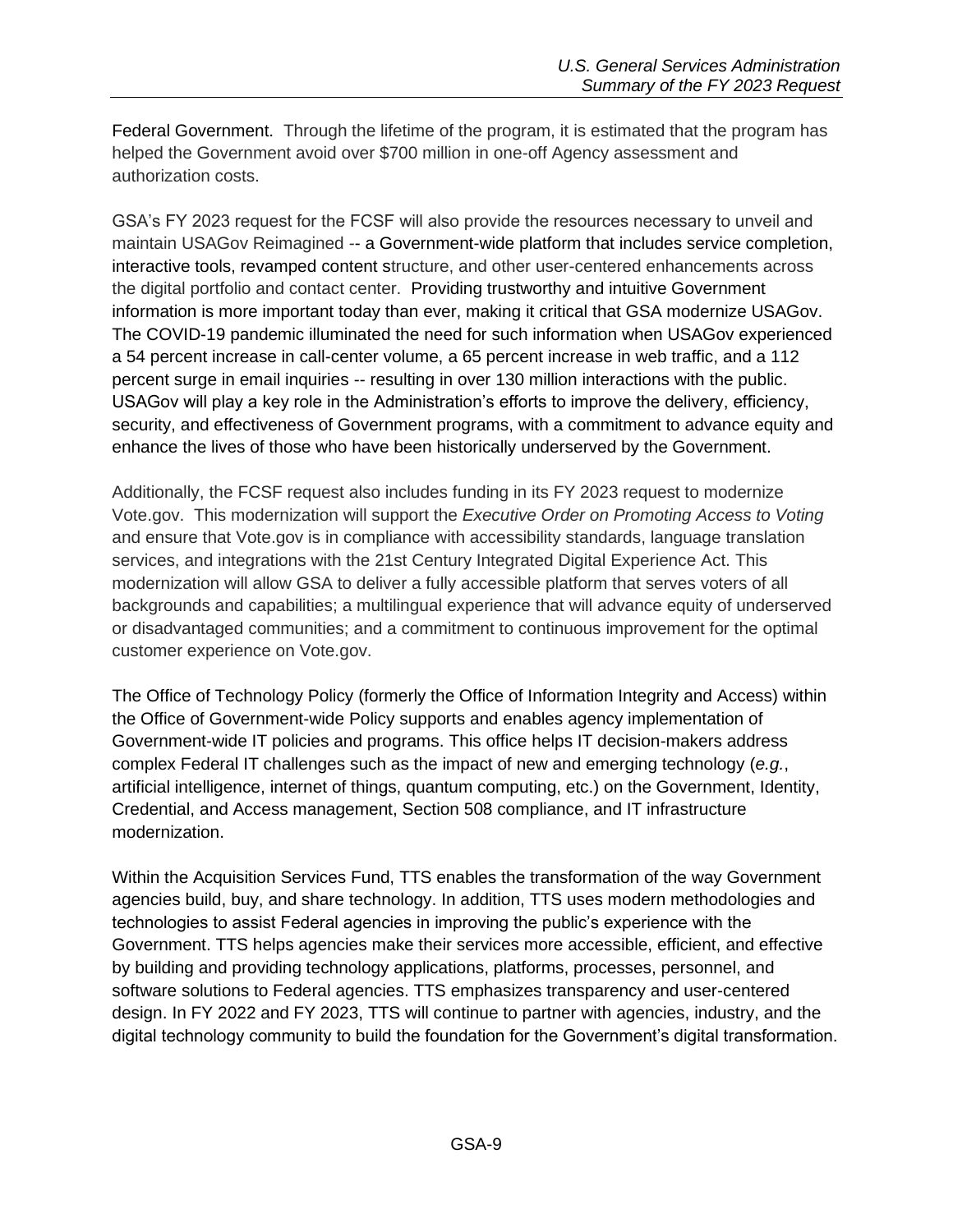Also within TTS, its Centers of Excellence (CoEs) are pairing agencies across the Government with Federal subject-matter experts and industry partners to modernize IT infrastructure, increase data-driven decisions, and create positive experiences for citizens and customers. The CoEs focus on enterprise-wide modernization by engaging agencies on the following functional areas: Artificial Intelligence, Cloud Adoption, Contact Center, Customer Experience, Data Analytics, and Infrastructure Optimization. In FY 2022 and FY 2023, the CoE will continue its growth and technology modernization approach to improving Government and the public's experience, while implementing business model changes designed to achieve full cost recoverability. The CoEs anticipate expansion to 24 cumulative agencies and 45 cumulative functional centers engaged across the 24 agencies.

GSA continues to make significant progress with the development, implementation and maintenance of automations that return significant value to GSA. At the end of FY 2021, GSA's Robotic Process Automation (RPA) Program delivered a total of 101 automations that produce over 378,000 hours of additional capacity for the agency. GSA is also in the process of piloting an automation that can be utilized Government-wide. The automation's design and process is agency agnostic and may be easily integrated into an agency's existing process. In FY 2022, GSA completed the development of this Government-wide automation and is working with several agencies to put this into production. This will be the first of a series of Government-wide automation that are intended to deliver additional capacity to Federal agencies and increased value to the American taxpayer.

In addition to managing its own RPA program, GSA leads the Federal RPA Community of Practice (CoP) to help other agencies overcome the technical, management, and operational challenges that arise in designing and deploying an effective RPA program. The CoP helps agencies develop programs that are cost-effective and auditable, avoid common pitfalls, and improve agency operations. The CoP hosts frequent knowledge-sharing events and publishes valuable guidance such as the RPA Program Playbook to educate agencies on RPA best practices. In FY 2022, GSA plans to continue to support and expand the RPA CoP activities by hosting more webinars and publishing RPA best practices to help agencies use this tool to increase productivity and accuracy in their business processes.

Lastly, GSA continues to support an administrative provision to update the language related to the "Major equipment acquisitions and development activity" under the Working Capital Fund. GSA's current authority is limited to using lapsed funding for the acquisition of equipment, automated data processing systems, and financial management and management information systems for the implementation of the Chief Financial Officers Act of 1990. Given the shift in the IT industry in recent years to the model of purchasing IT "as a service", this administrative provision will allow GSA to fund investments such as the regular upgrade of its financial systems and implementing a new budget system in accordance with the current, most preferred and cost effective way of doing business.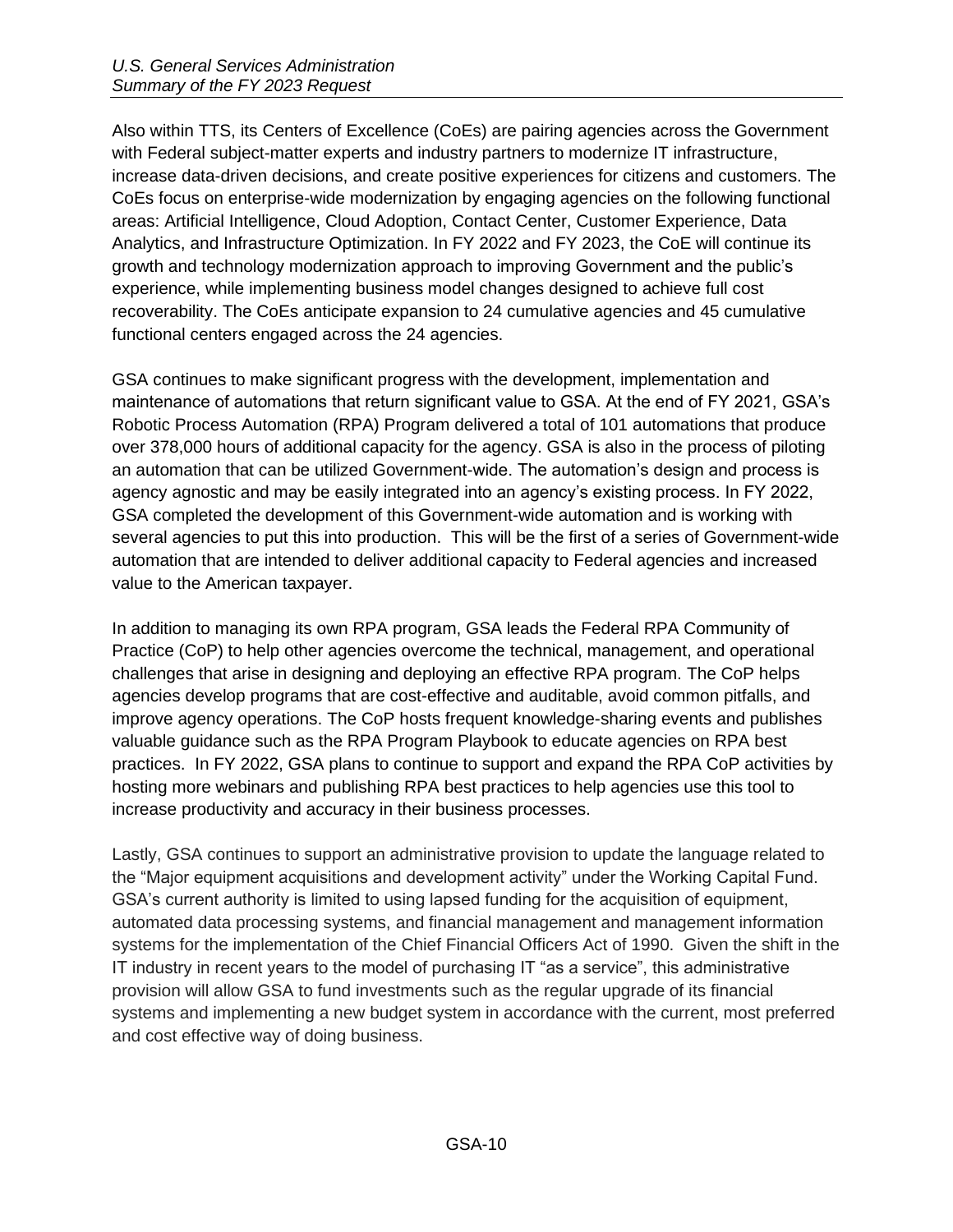### <span id="page-10-0"></span>**Expanded Shared Services**

The FY 2023 budget supports GSA's fourth strategic goal — to design and deliver expanded shared services within GSA and across the Government. One of GSA's most widely utilized shared services is the GSA Fleet leasing program with over 200,000 motor vehicles. In support of the Administration's goal of transitioning to a clean, zero emission fleet, GSA's FY 2023 budget requests \$300 million to procure zero emission and electric vehicles and the associated charging infrastructure. This funding will serve as a down payment to reduce the environmental impact of the Federal Government's vehicle operations. In collaboration with the Office of Management and Budget and other key stakeholders, GSA is leading the way in a multi-year transformation of the Federal fleet in an effort to combat climate change and position the United States as the global leader in electric vehicles manufacturing.

The FY 2023 budget request also includes investments in OGP's Office of Shared Solutions and Performance Improvement (OSSPI). This Office specializes in solutions for big, systematic problems across the Federal Government. OSSPI improves mission delivery and implementation of the Administration's priorities by bringing Government together to drive innovation, foster collaboration, and shape effective policy. Working through its three functional areas of Executive Councils, Shared Services, and the President's Management Agenda support team, OSSPI improves mission delivery by: (1) informing and shaping policy; (2) coordinating governance and executing program management for shared services; and (3) building strategies and support for agencies as they plan for and execute transformational initiatives set forth in the Administration's priorities.

GSA is actively working to migrate MAX.gov Shared Services, which is a Government-wide platform for collaboration and data analysis, from OMB to GSA. Moving MAX.gov capabilities to GSA will increase the scalability and sustainability of these critical services and will better align them with GSA's strategic objectives to expand Government-wide shared services and lead technology modernization initiatives. MAX.gov utilizes numerous technologies as part of their current offerings. GSA will re-platform some existing MAX.gov software to GSA hosted environments in addition to purchasing additional software licensing and re-architecting and reconfiguring existing products to add functionality currently provided by MAX shared services. GSA will also procure and develop new, modern, and secure technology to replace some MAX.gov components with large technical debt. This investment in MAX.gov will allow GSA to better serve agencies and deliver value for the American people.

### <span id="page-10-1"></span>**Advancing Equity**

GSA will continue to advance the Biden Administration's goal of Advancing Equity throughout the Federal Government. GSA's unique role as an acquisition, real estate, and technology related service provider allows it to amplify the Federal Government's efforts to promote equity and access in a way that maximizes benefits to all communities impacted by GSA's mission.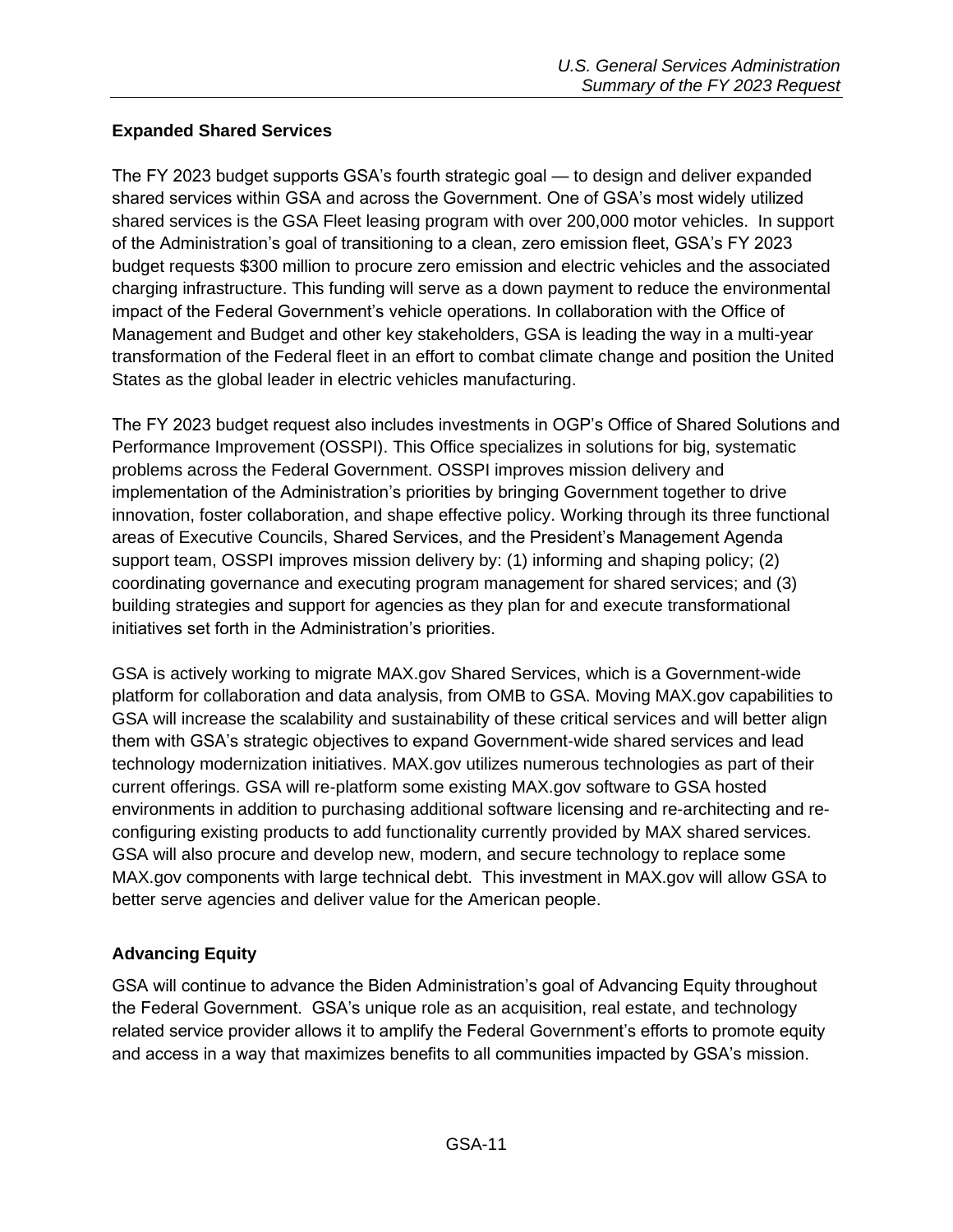GSA will work towards achieving the Administration's goal of growing Federal contracting with Small Disadvantaged Businesses by 50% over the next five years by implementing the following actions:

- Enhancing the GSA Schedule and its associated systems to make it easier for contractors to evaluate Federal marketplace opportunities increasing underserved communities' ability to achieve sales under their contracts;
- Revising the Federal Acquisition Regulation to address barriers to entry or success for underserved communities; and
- Expanding the post-award support provided to small and disadvantaged businesses to increase the success new contractors achieve once they win Federal contracts.

Additionally, GSA will work with social sector advocacy organizations and community groups to evaluate how GSA can use the public building portfolio to improve its climate change resilience and asset disposition as well as create good-paying jobs and sustainable communities. PBS will strengthen its partnerships with Federal, state, local, tribal, and territorial governments, and a cross-section of industry partners to develop strategies to improve equity and accessibility across the full suite of real estate activities. PBS will also work to enhance its partnership with the AbilityOne Program to advance equity for the disabled community by increasing employment opportunities and pathways to economic growth and prosperity for persons with disabilities in Federal contracting.

Lastly, GSA will work to improve access and equity through how it provides identity proofingprocess and how the public receives Government information. Login.gov is exploring how to improve the way individuals with vision impairment use its services to get access to public information as well as how to address potential discrimination with facial recognition. GSA will also be partnering with other agencies on how to improve USAGov en Español, develop direct "Spanish first" content, and mobile sites and services to provide the Spanish speaking public with access to these services.

#### <span id="page-11-0"></span>**Good Accounting Obligation in Government Act**

GSA is working to meet the requirements of the Good Accounting Obligation in Government Act. GSA's most recent report on the status of public recommendations by the U.S. Government Accountability Office and the GSA Office of Inspector General that have been open for at least a year can be found on GSA's website at the following address:

[https://www.gsa.gov/reference/reports/budget-performance/administrators-semiannual](https://www.gsa.gov/reference/reports/budget-performance/administrators-semiannual-management-report)[management-report](https://www.gsa.gov/reference/reports/budget-performance/administrators-semiannual-management-report)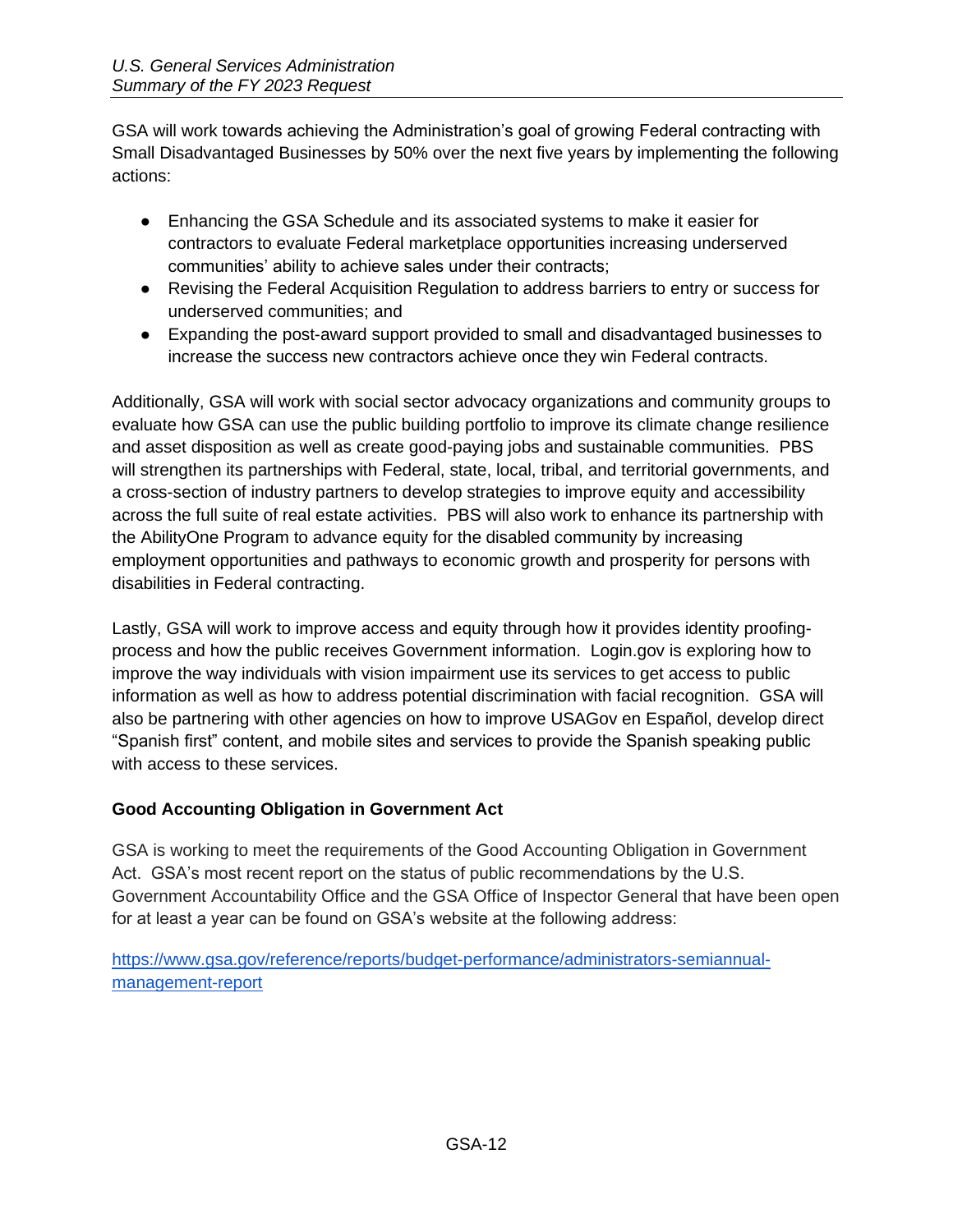## <span id="page-12-0"></span>**Request for New Obligational Authority**

(Dollars in Thousands)

|                                                        | <b>FY 2021</b>       |      | <b>FY 2022</b>         | <b>FY 2023</b>   |
|--------------------------------------------------------|----------------------|------|------------------------|------------------|
|                                                        | <b>Actual</b>        |      | <b>Annualized C.R.</b> | <b>Request</b>   |
| <b>Total Revenues</b>                                  | \$10,357,273         | s    | 10,636,649             | \$10,488,857     |
| Federal Buildings Fund (FBF), New Obligation Authority |                      |      |                        |                  |
| Construction and Acquisition                           | \$<br>221,650        | - 56 | 230,000                | \$<br>408,023    |
| <b>Repairs and Alterations</b>                         | \$<br>619,490        | S    | 576,581                | 1,751,870<br>\$  |
| <b>Installment Acquisition Payments</b>                | \$<br>٠              | S    |                        | 69.024<br>S      |
| Rental of Space                                        | \$5,771,117          | S    | 5.725.464              | 5,645,680<br>\$. |
| <b>Building Operations</b>                             | \$ 2,560,053         | \$.  | 2,533,444              | \$ 2,992,381     |
| Infrastructure Investment and Jobs Act                 | \$<br>$\blacksquare$ | S    | 3.418,008              | - \$             |
| <b>Total New Obligation Authority</b>                  | \$9,172,310          | S    | 12,483,497             | \$10,866,978     |
| <b>FBF Net Budget Authority</b>                        | \$ (1, 184, 963) \$  |      | 1,846,848              | 378, 121<br>\$   |

#### <span id="page-12-1"></span>**FY 2022 Capital Investment Program**

| (Dollars in Thousands)                                                  |    |           |
|-------------------------------------------------------------------------|----|-----------|
| <b>CONSTRUCTION AND ACQUISITION Program:</b>                            |    |           |
| <b>Executive Agencies</b>                                               | \$ | 408,023   |
| <b>New Obligational Authority, CONSTRUCTION AND ACQUISITION Program</b> | \$ | 408,023   |
| <b>REPAIRS AND ALTERATIONS Program:</b>                                 |    |           |
| Non Prospectus (Basic) Repairs and Alterations Program                  | \$ | 398,797   |
| <b>Special Emphasis Programs</b>                                        | \$ | 165,000   |
| <b>Major Repairs &amp; Alterations</b>                                  | \$ | 1,188,073 |
| <b>New Obligational Authority, REPAIRS AND ALTERATIONS Program</b>      | S  | 1,751,870 |
| <b>Total New Obligational Authority, Capital Investment Program</b>     | S  | 2,159,893 |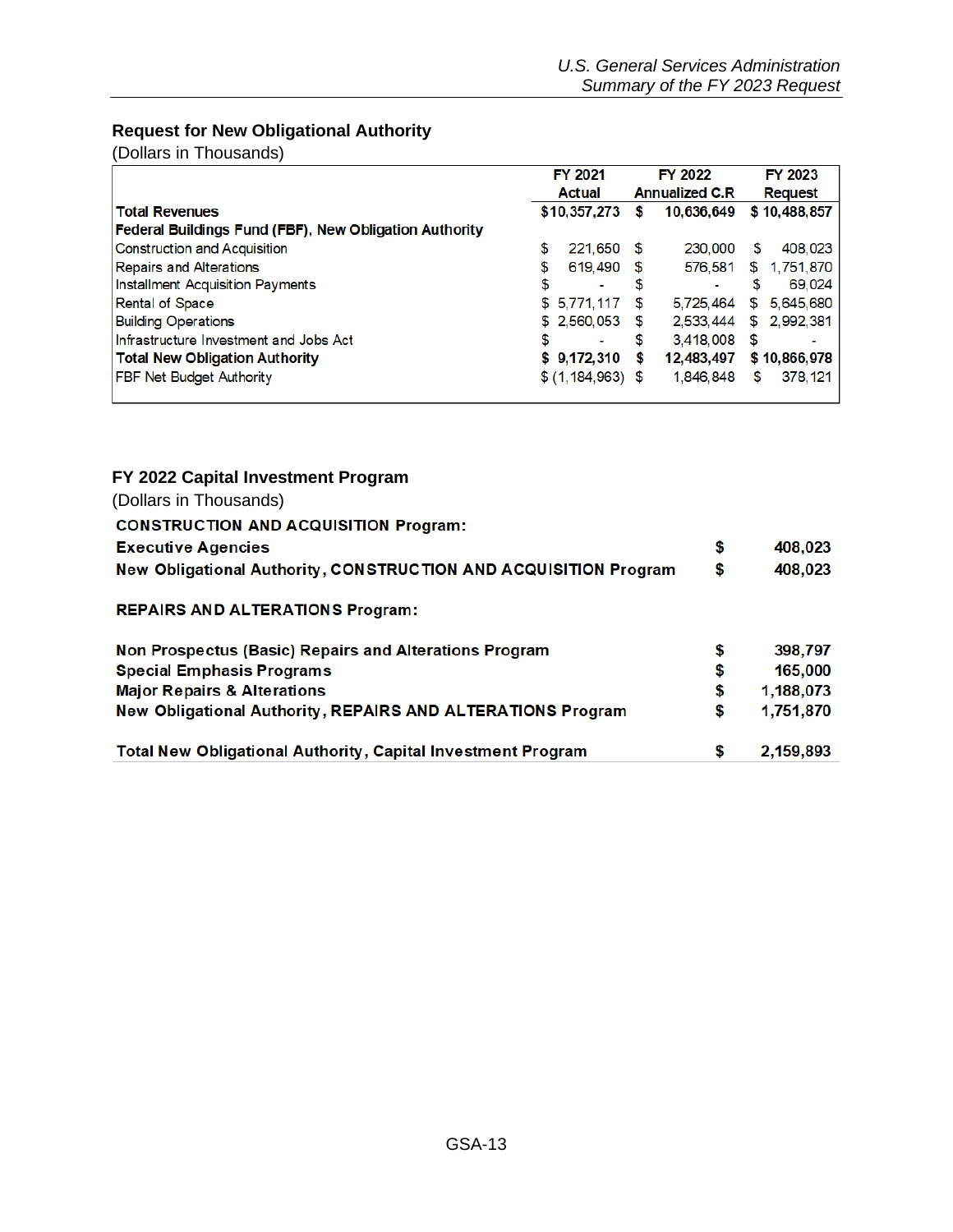## <span id="page-13-0"></span>**GSA Net Budget Authority**

## Annual Appropriations, Request for Net Budget Authority

(Dollars in Thousands)

|                                                                   |    | <b>FY 2021</b>       | <b>FY 2022</b>         |    | <b>FY2023</b>          |
|-------------------------------------------------------------------|----|----------------------|------------------------|----|------------------------|
|                                                                   |    | Actual               | <b>Annualized C.R.</b> |    | <b>Request</b>         |
| <b>Discretionary Budget Authority</b>                             |    |                      |                        |    |                        |
| FBF Net Budget Authority                                          |    | $$ (1, 184, 963)$ \$ | (1,571,160)            | \$ | 378, 121               |
| <b>Annual Appropriations</b>                                      | \$ | 290, 141             | \$<br>290,741          |    | 957,651<br>\$          |
| <b>GSA Discretionary Budget Authority</b>                         | \$ | $(894, 822)$ \$      | $(1,280,419)$ \$       |    | 1,335,772              |
| FBF Infrastructure Investment and Jobs Act                        | \$ |                      | \$<br>3,418,008        |    |                        |
| <b>Presidential Transition</b>                                    | \$ | 9,900                | \$                     | S  |                        |
| <b>Additional Programs Budget Authority</b>                       | \$ | $9,900$ \$           | 3,418,008              | \$ |                        |
| <b>Transportation Audit Contracts and Contract Administration</b> | \$ | 12,513               | \$<br>15,640           | \$ | 11,364                 |
| <b>Acquisition Workforce Training Fund</b>                        | \$ | 10,616               | \$<br>11,922           | \$ | 11,922                 |
| Expenses, Disposal of Surplus Real and Related Personal Property  | \$ | 9,056                | \$<br>9,815            | \$ | 10,815                 |
| <b>GSA Mandatory Budget Authority</b>                             | \$ | 32,185               | \$<br>37,377           | \$ | 34,101                 |
| <b>Mandatory Appropriations</b>                                   |    |                      |                        |    |                        |
| American Rescue Plan                                              |    |                      |                        |    |                        |
| <b>Federal Cititzen Services Fund</b>                             | \$ | 150,000 \$           |                        | \$ |                        |
| <b>Technology Modernization Fund</b>                              | \$ | 1,000,000 \$         |                        | \$ |                        |
| <b>Mandatory Proposals</b>                                        |    |                      |                        |    |                        |
| <b>Federal Capital Revolving Fund</b>                             | \$ |                      | \$                     | S  | 5,000,000              |
| <b>Appropriated GSA Mandatory Budget Authority</b>                |    | \$1,150,000          | \$                     | S  | 5,000,000              |
| <b>Total GSA Net Budget Authority</b>                             | S  | 297,263 \$           |                        |    | 2,174,966 \$ 6,369,873 |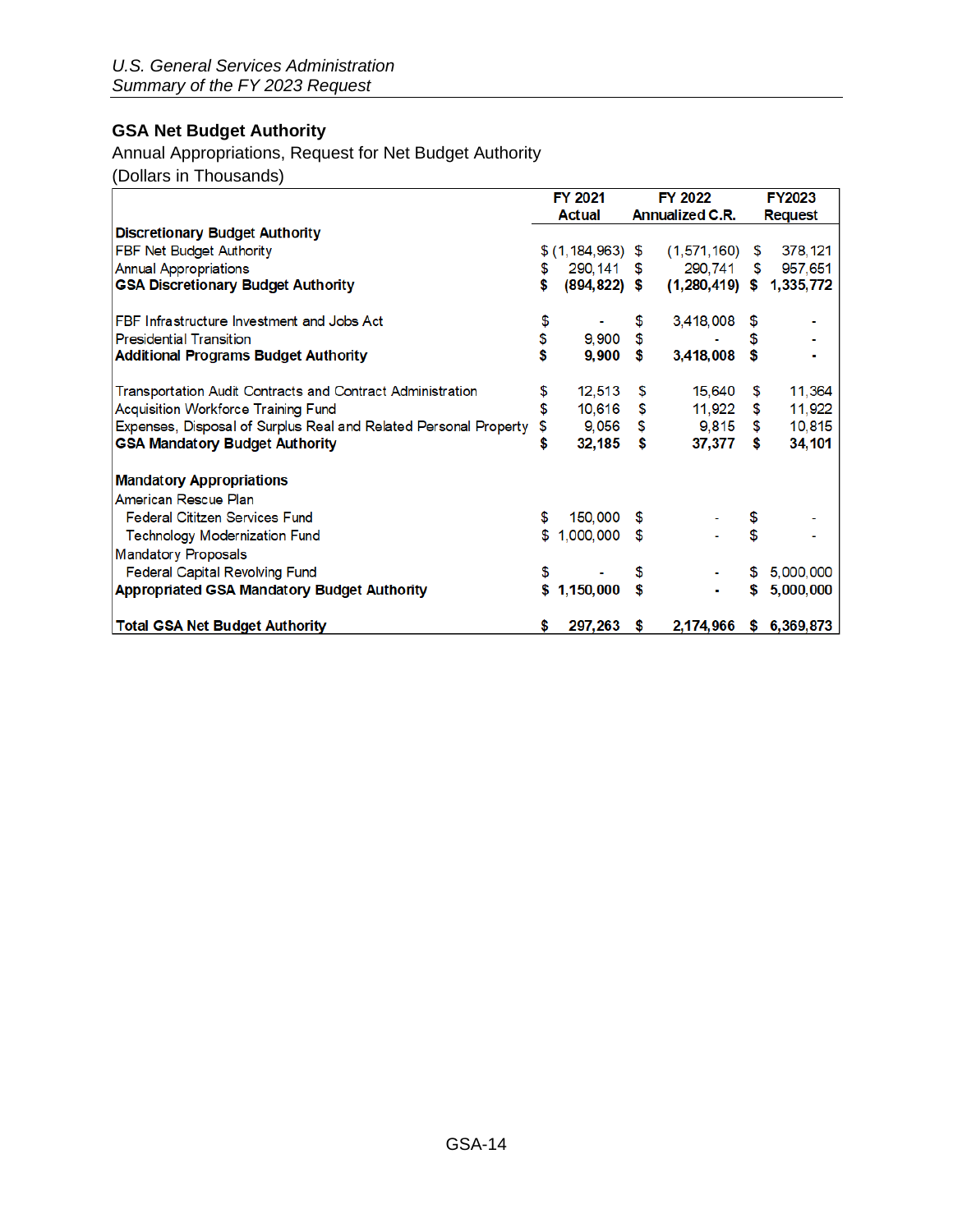## <span id="page-14-0"></span>**GSA Total Obligations by Object Classification**

(Dollars in Thousands)

|      |                                                    | FY 2021            | FY 2022          | FY 2023          |
|------|----------------------------------------------------|--------------------|------------------|------------------|
|      |                                                    | Actual             | Plan             | Request          |
|      | 11.1 Full-time permanent                           | \$<br>1,276,429    | \$<br>1,454,054  | \$<br>1,540,436  |
|      | 11.3 Other than full-time permanent                | \$<br>46,068       | \$<br>7,210      | \$<br>7,458      |
|      | 11.5 Other personnel compensation                  | \$<br>39,679       | \$<br>36,020     | \$<br>37,892     |
|      | 11.8 Special personnel service payments            | \$<br>2,029        | \$<br>954        | \$<br>931        |
|      | 12.1 Civilian personnel benefits                   | \$<br>492,863      | \$<br>509,596    | \$<br>560,493    |
|      | 13.0 Benefits for former personnel                 | \$<br>2,020        | \$<br>1,440      | \$<br>1,363      |
|      | 21.0 Travel and transportation of persons          | \$<br>5,525        | \$<br>27,891     | \$<br>29,322     |
|      | 22.0 Transportation of things                      | \$<br>33,291       | \$<br>9,928      | \$<br>10,220     |
|      | 23.1 Rental payments to GSA                        | \$<br>59,271       | \$<br>60,964     | \$<br>61,833     |
|      | 23.2 Rental payments to others                     | \$<br>5,604,532    | \$<br>5,850,167  | \$<br>5,646,158  |
|      | 23.3 Communications, utilities, and misc. charges  | \$<br>1,752,672    | \$<br>1,488,491  | \$<br>880,384    |
|      | 24.0 Printing and reproduction                     | \$<br>2,477        | \$<br>3,336      | \$<br>3,136      |
| 25.1 | Advisory and assistance services                   | \$<br>15,865,328   | \$<br>18,668,810 | \$<br>19,597,255 |
|      | 25.2 Other services from non-Federal sources       | \$<br>82,137       | \$<br>76,530     | \$<br>78,105     |
|      | 25.3 Other goods and services from Federal sources | \$<br>873,839      | \$<br>890,897    | \$<br>933,239    |
|      | 25.4 Operation and maintenance of facilities       | \$<br>2,235,884    | \$<br>1,799,838  | \$<br>1,851,331  |
|      | 25.5 Research and development contracts            | \$<br>18           | \$               | \$               |
|      | 25.6 Medical Care                                  | \$<br>308          | \$<br>210        | \$<br>189        |
|      | 25.7 Operation and maintenance of equipment        | \$<br>220,681      | \$<br>159,367    | \$<br>173,142    |
|      | 25.8 Subsistence and support of persons            | \$<br>5            | \$<br>5          | \$<br>5          |
| 26.0 | Supplies and materials                             | \$<br>1,408,932    | \$<br>1,392,968  | \$<br>1,486,510  |
|      | 31.0 Equipment                                     | \$<br>2,809,198    | \$<br>3,170,065  | \$<br>3,164,522  |
|      | 32.0 Land and structures                           | \$<br>1,159,342    | \$<br>1,615,606  | \$<br>1,602,590  |
|      | 33.0 Investment and Loans                          | \$                 | \$               | \$               |
|      | 41.0 Grants, subsidies, and contributions          | \$<br>1            | \$               | \$               |
|      | 42.0 Insurance claims and indemnities              | \$<br>3,904        | \$<br>638        | \$<br>664        |
|      | 43.0 Interest and dividends                        | \$<br>30,623       | \$<br>34,122     | \$<br>49,155     |
|      | 44.0 Refunds                                       | \$<br>15           | \$               | \$               |
|      | 91.0 Unvouchered                                   | \$<br>1            | \$<br>10         | \$<br>10         |
|      | 94.0 Financial Transfers                           | \$<br>(275)        | \$<br>44,600     | \$<br>1,503,377  |
|      |                                                    | \$<br>34,006,797   | \$<br>37,303,718 | \$<br>39,219,720 |
|      | Subtotal, PC&B                                     | \$<br>1,859,088    | \$<br>2,009,274  | \$<br>2,148,573  |
|      | Subtotal, Non-labor                                | \$<br>32, 147, 709 | \$<br>35,294,444 | \$<br>37,071,147 |
|      |                                                    |                    |                  |                  |
|      | American Rescue Plan Act                           | \$<br>3,482        | \$<br>614,449    | \$<br>505,530    |
|      | Infrastructure Investment and Jobs Act             | \$                 | \$<br>341,800    | \$<br>168,655    |
|      | <b>Presidential Transition</b>                     | \$<br>9,529        | \$               | \$               |
|      | <b>Pre-Election Activities</b>                     | \$<br>3,117        | \$               | \$               |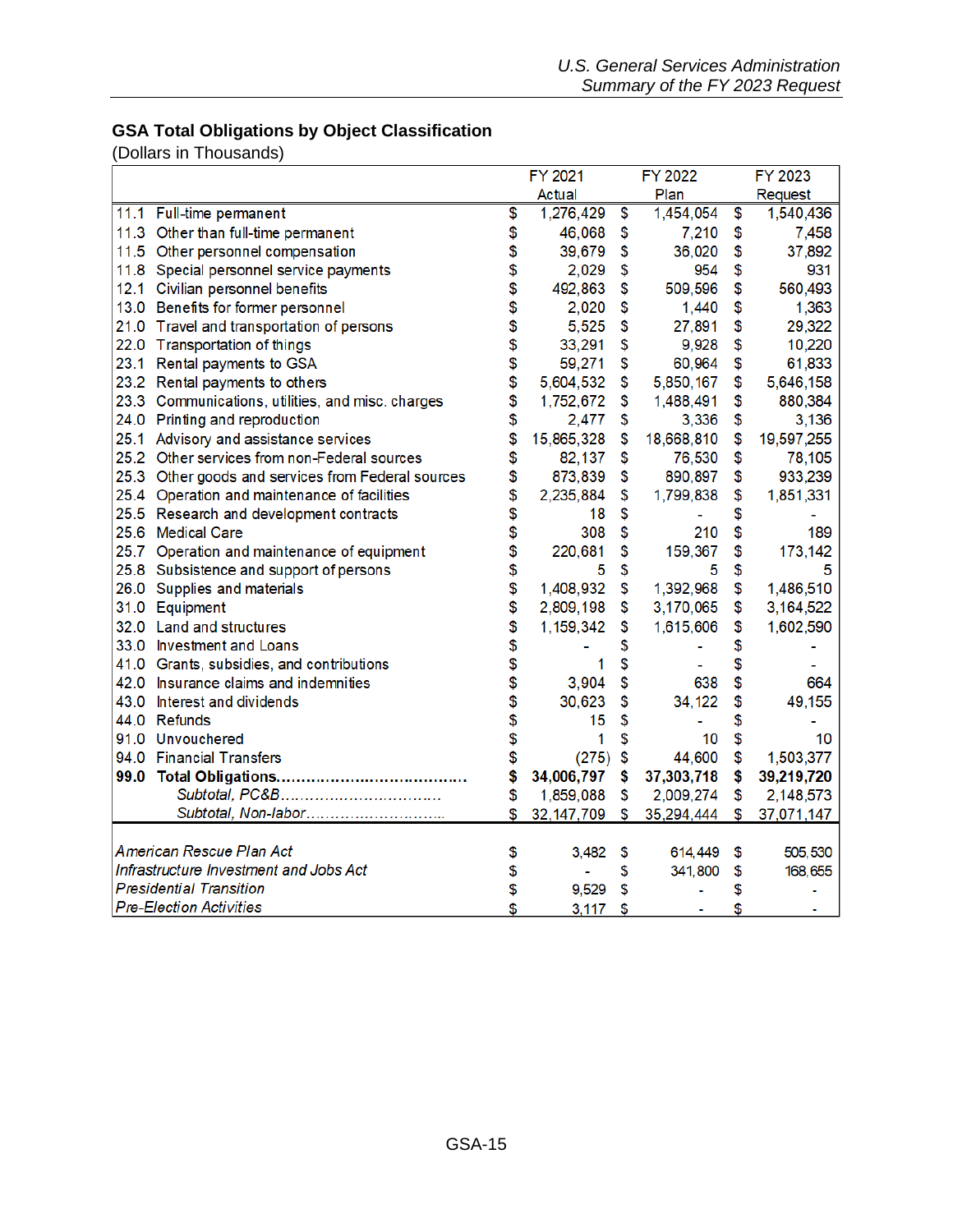### <span id="page-15-0"></span>**GSA Total FTE**

|                                             |          | FY 2021 Actual |                |       | <b>FY 2022 Plan</b> |              |       | FY 2023 Request     |              |
|---------------------------------------------|----------|----------------|----------------|-------|---------------------|--------------|-------|---------------------|--------------|
|                                             |          | Direct Reimb.  | Total          |       | Direct Reimb. Total |              |       | Direct Reimb. Total |              |
| <b>Annual Appropriations</b>                |          |                |                |       |                     |              |       |                     |              |
| Office of Government-wide Policy            | 135      | 30             | 165            | 161   | 28                  | 189          | 153   | 28                  | 181          |
| <b>Operating Expenses</b>                   | 181      | 12             | 193            | 215   | 7                   | 222          | 215   | 7                   | 222          |
| <b>Civilian Board of Contract Appeals</b>   | 29       | 0              | 29             | 41    | $\bf{0}$            | 41           | 41    | $\Omega$            | 41           |
| <b>Federal Citizen Services Fund</b>        | 59       | 2              | 61             | 130   | 7                   | 137          | 187   | 84                  | 271          |
| Office of Inspector General                 | 294      | 0              | 294            | 294   | 0                   | 294          | 294   | 0                   | 294          |
| <b>Subtotal, Annual Appropriations</b>      | 698      | 44             | 742            | 841   | 42                  | 883          | 890   | 119                 | 1,009        |
| <b>Revolving Funds</b>                      |          |                |                |       |                     |              |       |                     |              |
| <b>Federal Buildings Fund</b>               | 5,396    | 270            | 5,666          | 5.283 | 270                 | 5,553        | 5,247 | 316                 | 5,563        |
| <b>Technology Modernization Fund</b>        | 2        | $\bf{0}$       | $\overline{2}$ | 18    | $\bf{0}$            | 18           | 25    | 0                   | 25           |
| <b>Acquisition Services Fund</b>            | $\Omega$ | 3.485          | 3.485          | 0     | 3.803               | 3.803        | 0     | 3.850               | 3.850        |
| <b>Working Capital Fund</b>                 | $\Omega$ | 1,937          | 1,937          | 0     | 2,061               | 2,061        | 0     | 2,085               | 2,085        |
| <b>Subtotal, Revolving Funds</b>            | 5,398    | 5.692          | 11.090         | 5.301 |                     | 6,134 11,435 | 5,272 | 6,251               | 11.523       |
| <b>Permanent Budget Authority</b>           |          |                |                |       |                     |              |       |                     |              |
| <b>Transportation Audits</b>                | 28       | 0              | 28             | 32    | $\bf{0}$            | 32           | 32    | 0                   | 32           |
| <b>Acquisition Workforce Training Fund</b>  | $\bf{0}$ | 0              | $\Omega$       | 12    | 0                   | 12           | 12    | 0                   | 12           |
| <b>Subtotal, Permanent Budget Authority</b> | 28       | 0              | 28             | 44    | 0                   | 44           | 44    | O                   | 44           |
| <b>GSA TOTAL</b>                            | 6,124    | 5,736          | 11,860         | 6,186 |                     | 6,176 12,362 | 6,206 |                     | 6,370 12,576 |

Note: FCSF is using American Rescue Plan funding to hire term employees in FY 2022 and FY 2023. The funding supports an additional 59 FTE in FY 2022 and 48 FTE in FY 2023.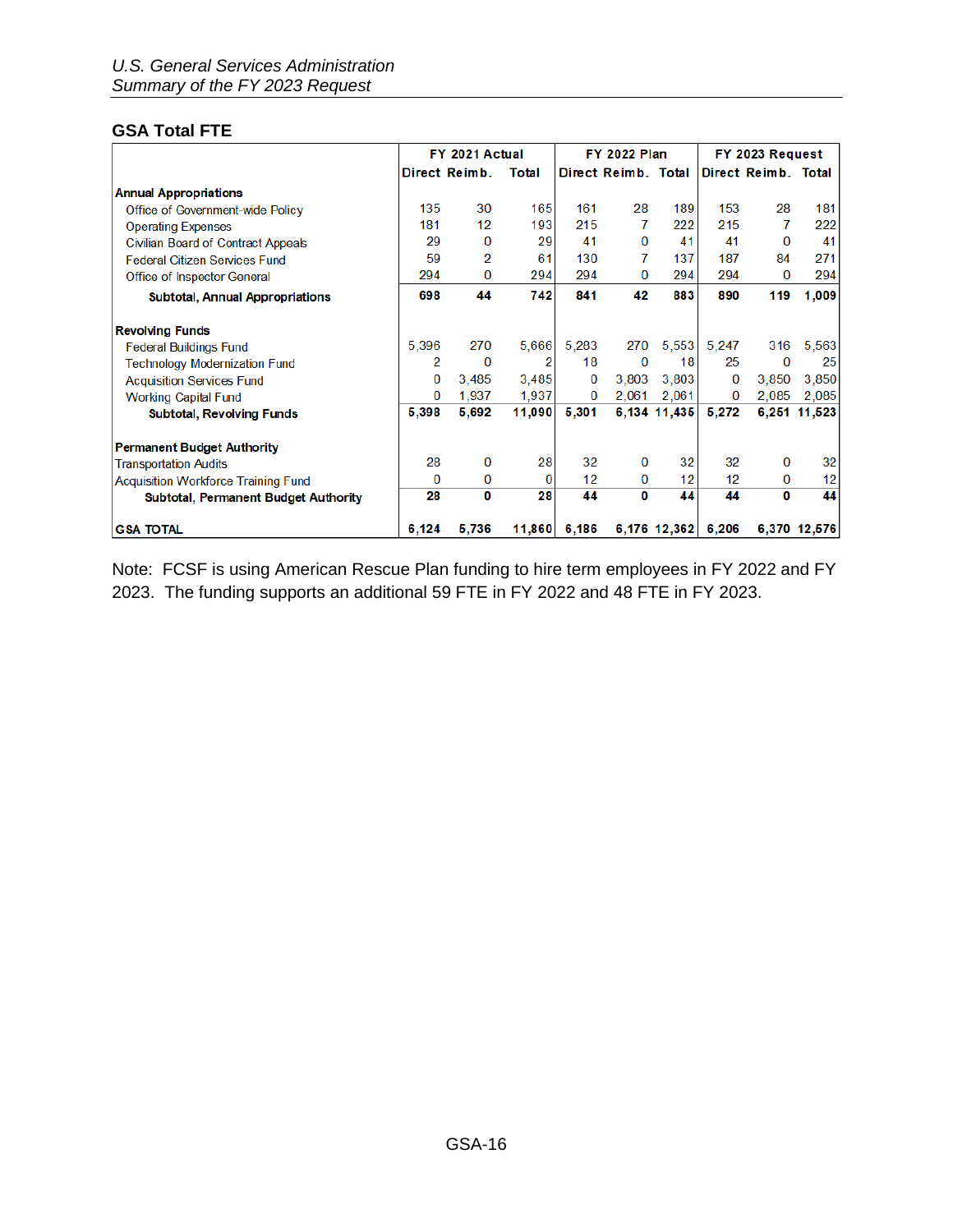|                                                               |    | Construction |    |                    |   | Installment |    |              |            |           | Infrastructure   |   |    |             |
|---------------------------------------------------------------|----|--------------|----|--------------------|---|-------------|----|--------------|------------|-----------|------------------|---|----|-------------|
|                                                               |    | 7 Miles      |    | <b>Repairs and</b> |   | Acquisition |    | Rental of    | Building   |           | Investment and   |   |    |             |
|                                                               |    | Acquisition  |    | <b>Alterations</b> |   | Pay ments   |    | <b>Space</b> | Operations |           | <b>Jobs Act</b>  |   |    | TOTAL       |
| FY 2022 Annualized C.R.                                       | ဖာ | 230,000      | ဖာ | 576,581            | ഗ |             | ഄ  | 5,725,464    | မာ         | 2,533,444 | 3,418,008<br>ഄ   |   | ဖာ | 12,483,497  |
|                                                               |    |              |    |                    |   |             |    |              |            |           |                  |   |    |             |
| Change in Construction for Executive Agencies                 | w  | 178,023      |    |                    |   |             |    |              |            |           |                  |   | ശ  | 178,023     |
| Change in Basic R&A program                                   |    |              | o  | 26,124             |   |             |    |              |            |           |                  |   | ഗ  | 26,124      |
| Change in Line-Item R&A program                               |    |              | o  | 1,104,165          |   |             |    |              |            |           |                  |   |    | 1,104,165   |
| Change in Special Emphas is programs                          |    |              | s  | 45,000             |   |             |    |              |            |           |                  |   | ທ  | 45,000      |
| Annualization of remaining FY 2022 Program Changes            |    |              |    |                    |   |             |    | (21, 842)    |            |           |                  | ഗ |    | (21, 842)   |
| Unfunded FY22 Requirements                                    |    |              |    |                    |   |             | ഗ  | 187,721      |            |           |                  |   |    | 187,721     |
| FY 2021 Unobligated Balance Used to Fund FY 2022 Requirements |    |              |    |                    |   |             | o  | (155, 427)   |            |           |                  |   |    | (155, 427)  |
| FY 2022 PYR Used To Fund FY2022 Requirements                  |    |              |    |                    |   |             | o  | (23,000)     |            |           |                  |   |    | (23,000)    |
| Others)<br>Lump Sums (Taxes, IBAAs, RWAs, Double Rent,        |    |              |    |                    |   |             | o  | (32,073)     |            |           |                  |   |    | (32,073)    |
| FY 2022 Remaining Surplus                                     |    |              |    |                    |   |             | ശ  | (96, 137)    |            |           |                  | o |    | (96, 137)   |
| NOA Conversion of FY2022 IA Base                              |    |              |    |                    |   |             | s  | 113,796      |            |           |                  |   | ທ  | 113,798     |
| FY22 PYC of Program Changes                                   |    |              |    |                    |   |             | ശ  | 5,159        |            |           |                  |   | ഗ  | 5,159       |
| Rent Changes (Step Rent, CPIs, Escalations)                   |    |              |    |                    |   |             | ശ  | 36,789       |            |           |                  |   | ທ  | 30,789      |
| Cancellations                                                 |    |              |    |                    |   |             | ശ  | (115, 765)   |            |           |                  | ശ |    | (115,765)   |
| Expansions                                                    |    |              |    |                    |   |             | s  | 9,995        |            |           |                  |   | ശ  | 88.6        |
| COVID-19 Cleaning for Confirmed Cases                         |    |              |    |                    |   |             | s  | 11,000       |            |           |                  |   | o  | 11,000      |
| Change in Base Building Cost                                  |    |              |    |                    |   |             |    |              |            | 27,995    |                  |   | ശ  | 27,995      |
| Change in Other/ Miscellaneous Building Cost                  |    |              |    |                    |   |             |    |              | w          | 2,531     |                  |   | w  | 2,531       |
| Change in PBS Administrative Cost                             |    |              |    |                    |   |             |    |              | ശ          | 77,380    |                  |   | ശ  | 77,380      |
| Change in Other / Miscellaneous PBS Administrative Cost       |    |              |    |                    |   |             |    |              | o          | (8,530)   |                  | o |    | (8,530)     |
| Change in Other Funding Sources                               |    |              |    |                    |   |             |    |              | ഗ          | 359,561   |                  |   | ശ  | 359,561     |
| Repayments to Federal Capital Revolving Fund                  |    |              |    |                    | ø | 69,024      |    |              |            |           |                  | s |    | 69,024      |
|                                                               |    |              |    |                    |   |             |    |              | ഗ          |           | (3,418,008)<br>w | s |    | (3,418,008) |
|                                                               |    |              |    |                    |   |             |    |              |            |           |                  |   |    |             |
| FY 2023 Request                                               | ဖာ | 408,023      | S  | 1,751,870          |   | 69,024      | e. | 5,645,680    | မာ         | 2,992,381 | ∽                |   | s  | 10,866,978  |

## <span id="page-16-0"></span>**Explanation of Changes, Federal Buildings Fund**

(New Obligational Authority, Dollars in Thousands)